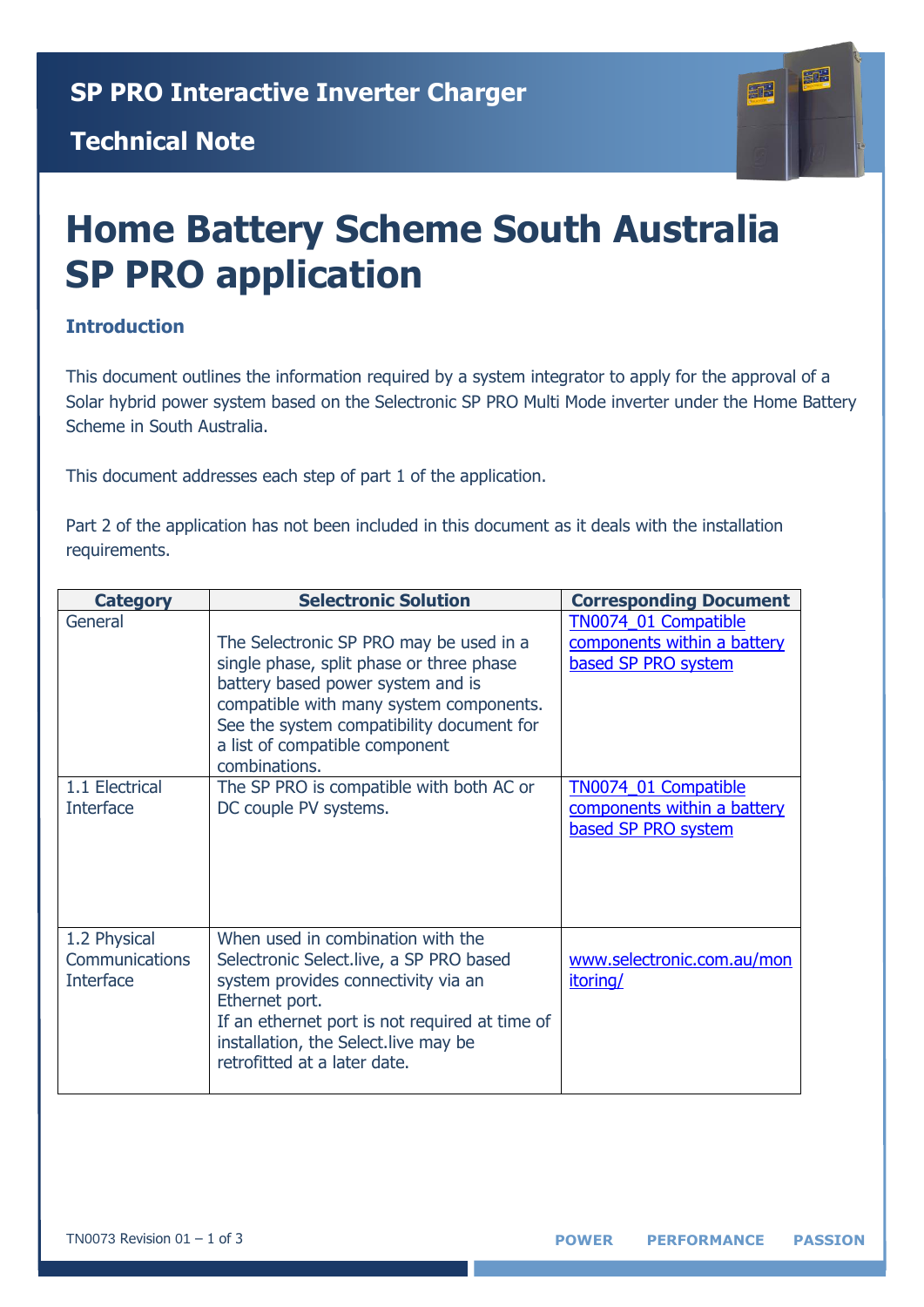# **SP PRO Interactive Inverter Charger**



### **Technical Note**

| 1.3 Internet<br>Accessibility | When used in combination with the<br>Selectronic Select.live, they system provides<br>both a hard wired Ethernet port and a Wifi<br>port for connection to the customer's LAN.                                                                                                                                                                                                                                                             | www.selectronic.com.au/mon<br>itoring/ |
|-------------------------------|--------------------------------------------------------------------------------------------------------------------------------------------------------------------------------------------------------------------------------------------------------------------------------------------------------------------------------------------------------------------------------------------------------------------------------------------|----------------------------------------|
| 1.4 Remote<br>Registration    | Data collected by the Selectronic Select.live<br>server is available to authorised parties via<br>the Select live API. Details of the API are<br>found in the API document.                                                                                                                                                                                                                                                                | IS0002_01 Select.live API              |
| 1.5 Remote<br>Monitoring      | Data is collected by the Selectronic<br>Select. live server at 5 minute intervals and<br>includes:<br><b>Battery SoC</b><br>$\bullet$<br>Real Power produced by the SP PRO<br>$\bullet$<br>from the battery<br>Reactive power Produced by the SP<br>PRO from the battery.<br>Connection point AC voltage.<br>$\bullet$                                                                                                                     | IS0002_01 Select.live API              |
| 1.6 Remote<br>Control         | The Selectronic Select.live API allows<br>control parameters to be written to the SP<br>PRO by authorised parties. These include:<br>Battery charge power. Causes to<br>battery to charge at this rate.<br>Battery Discharge Power. Causes the<br>$\bullet$<br>battery to discharge at this rate.<br>Control the 8 DRM modes DRM 0 to<br>DRM <sub>8</sub><br>System export power limit. Sets the<br>maximum export power of the<br>system. | IS0002_01 Select.live API              |
| 1.7 Remote<br>Configuration   | The Selectronic Select, live allows remote<br>connection of the Selectronic SP LINK<br>configuration tool to the SP PRO by<br>authorised parties.<br>SP LINK allows the authorised party to<br>perform configuration changes, firmware<br>updates and advanced monitoring and<br>diagnostic functions.                                                                                                                                     | www.selectronic.com.au/spli<br>nk      |